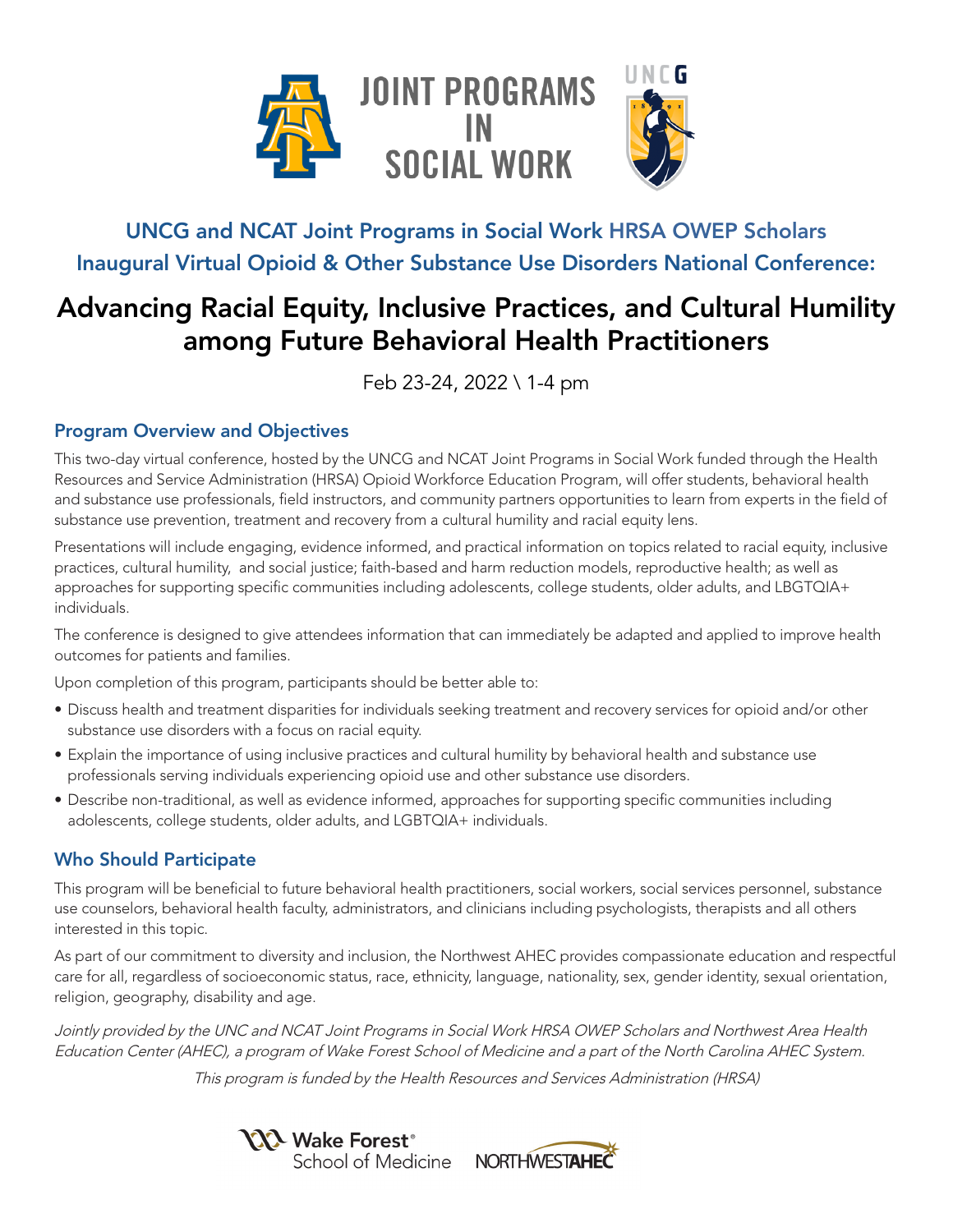## Agenda

#### February 23, 2022

| $1:00$ pm         | Overview - Danielle C. Swick, PhD, MSW and Yarneccia D. Dyson, PhD, MSW                                                                                                |
|-------------------|------------------------------------------------------------------------------------------------------------------------------------------------------------------------|
| 1:05 pm           | Opening Plenary: The Importance of Diversity, Equity, and Inclusion in Behavioral Health<br>- Victor Armstrong, MSW                                                    |
| $1:50$ pm         | <b>Break</b>                                                                                                                                                           |
| 2:00 pm           | <b>Breakout Session 1</b>                                                                                                                                              |
|                   | A. Changing "No" to Know: Learning to Address Substance Use with Today's Adolescents<br>- Ryan Estes, MSW, MBA, LCSW, LCAS, CCS                                        |
|                   | B. Equity, Inclusivity, and Cultural Relevance: College Students with Substance Use Disorders<br>- Domniquie Clemmons-James, PhD, LCMHC, CRC, BCB                      |
|                   | C. Opioid Data Driven Responses and Innovative Approaches: Challenges and Collaborative Strategies<br>- Suk-hee Kim, PhD, COI, MSW                                     |
|                   | D. Substance Use Disorders: A Social Justice Lens to Understanding Disparities and Building<br>Equity - Haner Hernández, PhD, CPS, CADCII, LADCI                       |
| 2:50 pm           | Guided Stretch Break - Nichol Walters                                                                                                                                  |
| $3:00$ pm         | <b>Breakout Session 2</b>                                                                                                                                              |
|                   | A. Advancing Racial Equity and Cultural Humility: Behavioral Health and Medical Care Practitioners<br>Interfacing with Drug Users - Dinah Ortiz and Tina Reynolds, MSW |
|                   | B. Reproductive Harm Reduction: The NarcoFeminism Storyshare Approach<br>- Tracy Nichols, PhD and Louise Vincent, MPH                                                  |
|                   | C. Suffering in Silence: Black, Gay, and Addicted to Opiates - Jerry St. Louis, LGSW, Doctoral Candidate                                                               |
| $3:50$ pm         | Closing Remarks - Danielle C. Swick, PhD, MSW                                                                                                                          |
| $4:00 \text{ pm}$ | Adjourn                                                                                                                                                                |
|                   |                                                                                                                                                                        |

#### February 24, 2022

| $1:00 \text{ pm}$ | Overview - Danielle C. Swick, PhD, MSW                                                                            |
|-------------------|-------------------------------------------------------------------------------------------------------------------|
| $1:05$ pm         | Student Panel                                                                                                     |
| $1:50 \text{ pm}$ | If Not Now, When? Delivering Inclusive Integrated Care - Monica Williams, Harrison, MSW, LCSW                     |
| $2:30 \text{ pm}$ | Guided Stretch Break - Johnette Walser, MSW, LCSWA, RYT-200                                                       |
| $2:45$ pm         | Closing Keynote: Harm Reduction Programming: A Vital Part of the Recovery Continuum<br>- Minister Michelle Mathis |
| $3:45 \text{ pm}$ | Closing Remarks - Danielle C. Swick, PhD, MSW and Yarneccia D. Dyson, PhD, MSW                                    |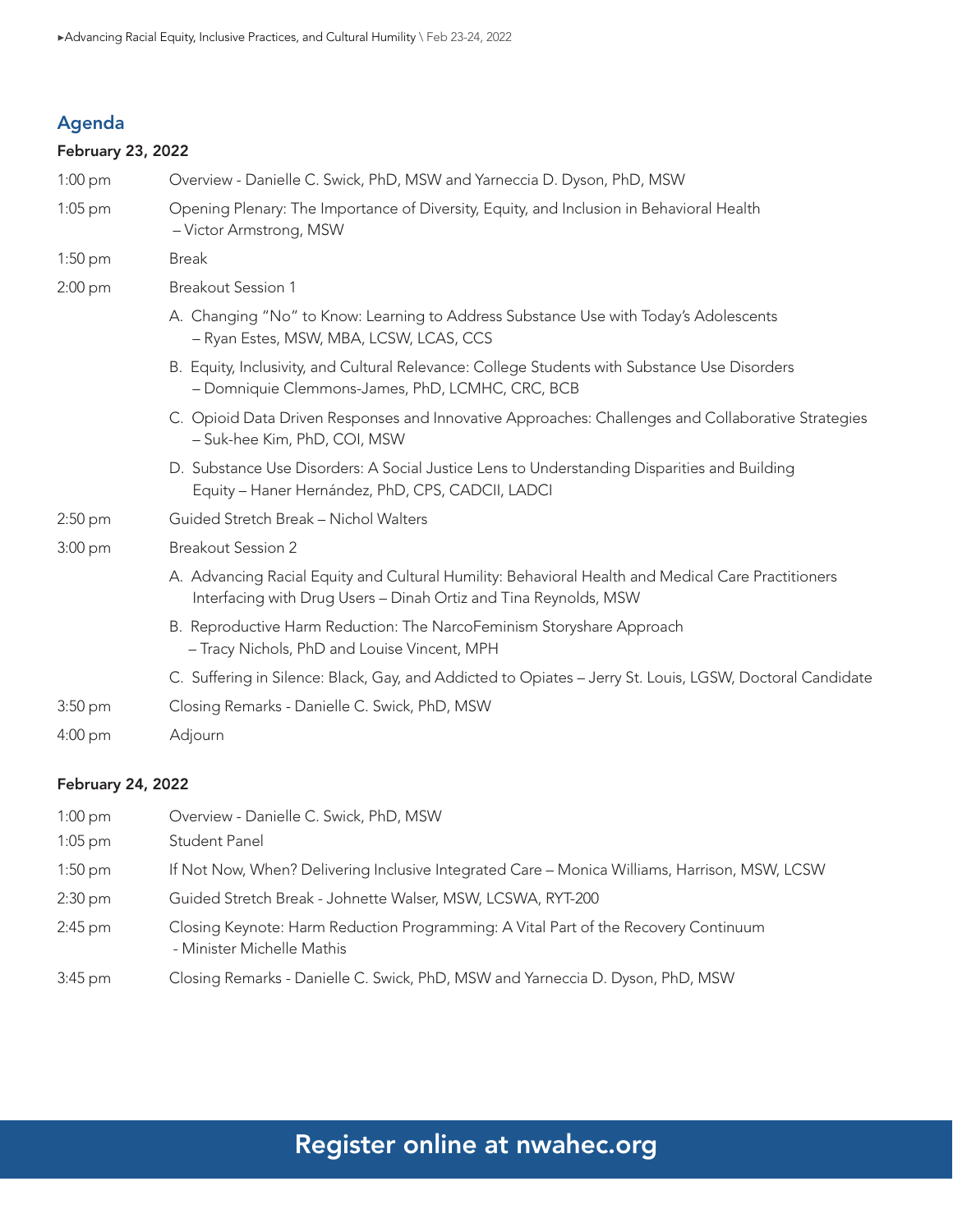▶Advancing Racial Equity, Inclusive Practices, and Cultural Humility \ Feb 23-24, 2022

### **Faculty**

Victor Armstrong, MSW Chief Health Equity Officer, NC Department of Health and Human Services

Domniquie Clemmons-James, PhD, LCMHC, CRC, BCB Clinical Counselor, Collegiate Recovery Community Coordinator, NC A&T State University

#### Yarneccia D. Dyson, PhD, MSW

Co-Principal Investigator, UNCG & NCAT Joint Programs in Social Work, HRSA OWEP Scholars, UNC-Greensboro

Ryan Estes, MBA, LCSW, LCAS, CCS

Chief of Clinical Innovation and Technology, Specialized Alternatives for Families and Youth (SAFY) of America

Melissa Floyd-Pickard, PhD, LCSW Co-Investigator, UNCG & NCAT Joint Programs in Social Work, HRSA OWEP Scholars

Monica Williams Harrison, MSW, LCSW NASW Board Director (Region II) and Consultant

Haner Hernández, PhD, CPS, CADCII, LADCI Consultant and Trainer, New England Addiction Technology Transfer Center Network (ATTC)

Suk-hee Kim, PhD, COI, MSW Associate Professor, Northern Kentucky University School of Social Work

Minister Michelle Mathis Executive Director, Olive Branch Ministry

Tracy R. Nichols, PhD Professor, UNCG Provost Fellow for Faculty Development, UNC-Greensboro

Dinah Ortiz Vice Chair, NC Urban Survivors Union

Kelly Jay Poole, PhD, LCSW Co-Investigator, UNCG & NCAT Joint Programs in Social Work, HRSA OWEP Scholars

Tina Reynolds, MSW Owner and Chair, Women on the Rise Telling HerStory (WORTH)

Jerry St. Louis, LGSW, Doctoral Candidate Social Worker, Colors of Healing, Graduate School of Education and Human Development at The George Washington University

Danielle C. Swick, PhD, MSW Principal Investigator & Director, UNCG & NCAT Joint Programs in Social Work, HRSA OWEP Scholars, UNC-Greensboro

Louise Vincent, MPH Executive Director, NC Urban Survivors' Union

[Register online at nwahec.org](http://nwahec.org/66990)